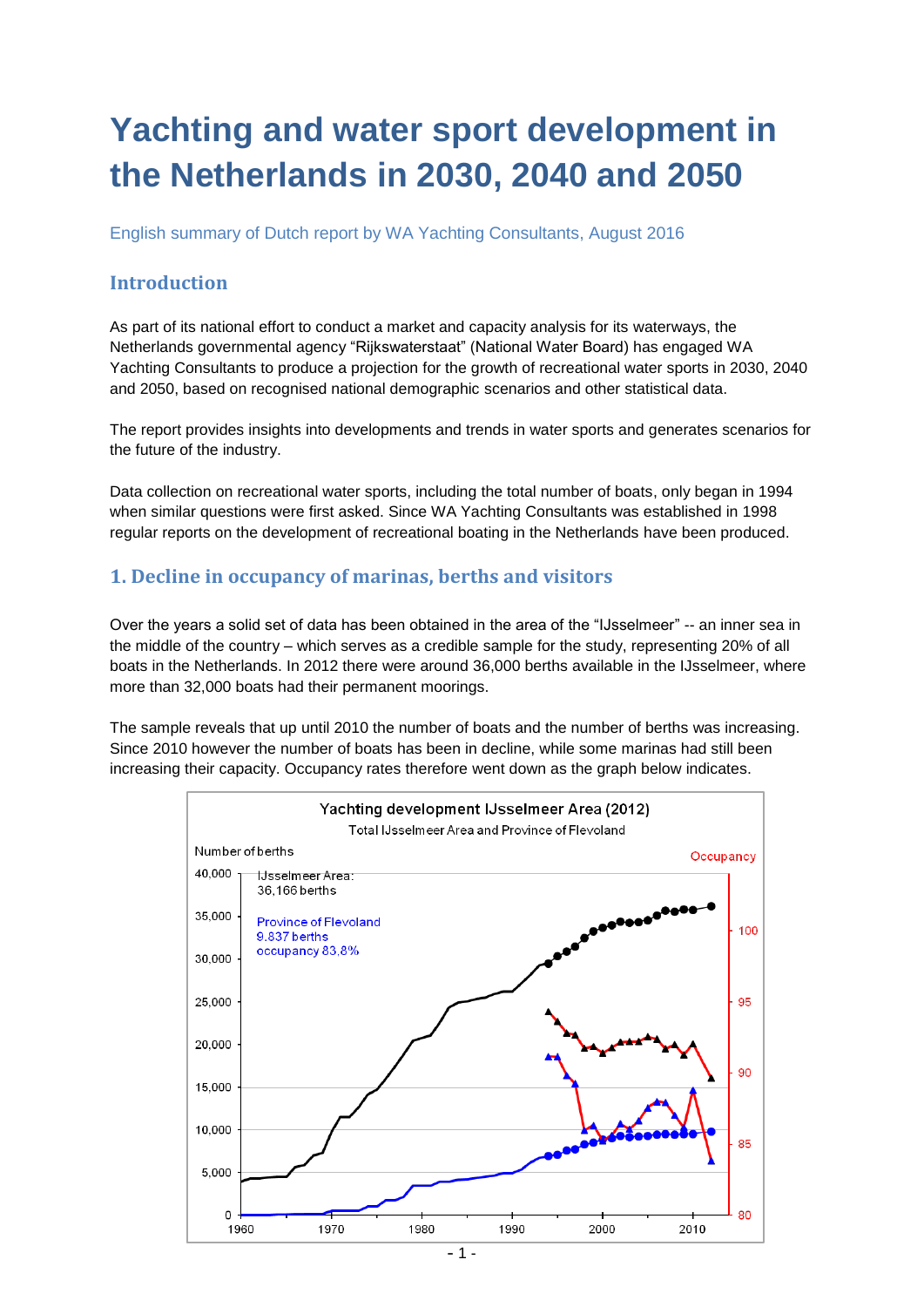This change only became gradually apparent to the industry and was also confirmed in other watersport areas in the Netherlands. Additionally, the data revealed that the number of overnight stays by visiting boats in the IJsselmeer Area had been declining since 2003, as the next graph shows.



## **2. Reduction in passages via locks and bridges**

The reduced number of visitors in marinas is also indicative of a reduction in sailing trips being made, as shown by the data collected at the locks around the IJsselmeer area and confirmed by a similar picture for other significant areas like the Zeeland estuaries and the Wadden Sea.

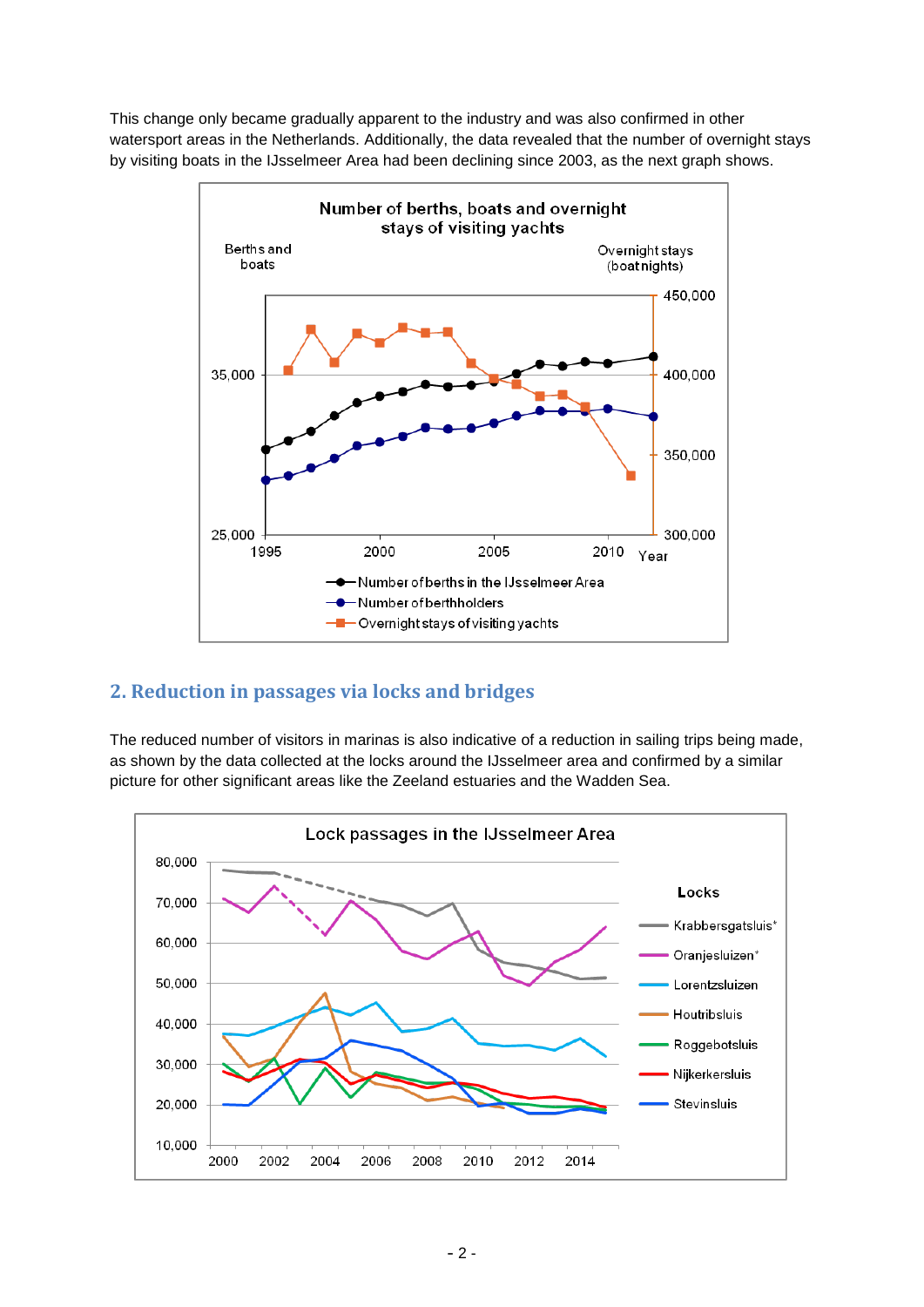## **3. Changes in sailing behaviour, preference for other leisure activities**

A first analysis reveals that recreational boating appears to be under pressure. Boats are favoured less and less over an increasing availability of different leisure activities and cheap airfares.

Although the number of lock passages in the Netherlands is on a decline it should be noted that sailing trips to destinations abroad is increasing, enabled by modern navigation support and larger boats.

Daytrips with smaller boats (day cruisers) is also a growing market. Many existing routes in the Netherlands are available to support this.

### **4. Aging population of boat ownership**

Data available from surveys in 1993, 2002 and 2013 provide the following insights into the age of boat skippers.

|                | 1993          |     | 2002          |     | 2002 (IJ&W) |     | 2013   |     |
|----------------|---------------|-----|---------------|-----|-------------|-----|--------|-----|
|                | <b>Number</b> | %   | <b>Number</b> | %   | Number      | %   | Number | %   |
| Under 30 years | 112           | 10  | 70            | 5   | 37          | 4   | 18     | 2   |
| 30 - 40 year   | 202           | 18  | 185           | 13  | 94          | 11  | 41     | 5   |
| 40 - 50 year   | 416           | 37  | 349           | 24  | 174         | 21  | 140    | 18  |
| 50 - 60 year   |               | 35  | 843           | 58  | 343         | 40  | 237    | 30  |
| Over 60 years  | 393           |     |               |     | 199         | 23  | 345    | 44  |
| <b>Total</b>   | 1,124         | 100 | 1,447         | 100 | 847         | 100 | 781    | 100 |

The aging of skippers is a trend that needs to be considered when assessing the future development of water sports. Almost 75% of boats are owned by people over 50. The "Baby Boomers" (born after the Second World War between 1945 and 1970) own most of the Dutch recreational fleet.

Younger people do not want to commit to boat ownership, even if they could afford it. Their interest appears to be in foreign travel and a new variety of leisure activities that are now widely available and within reach. Those who want to sail either borrow a boat owned by family or friends or rent a boat. In due time this will result in an oversupply and lack of demand for recreational boats.

#### **5. Lack of water sport culture in growing non-native population**

While water sports are historically an important part of Dutch culture, many cultures around the world have little affinity for water sports. Many non-native residents (immigrants) in the Netherlands come from these cultures and the number of non-native residents in the Netherlands is expected to rise from 9% in 1996 to 31% in 2060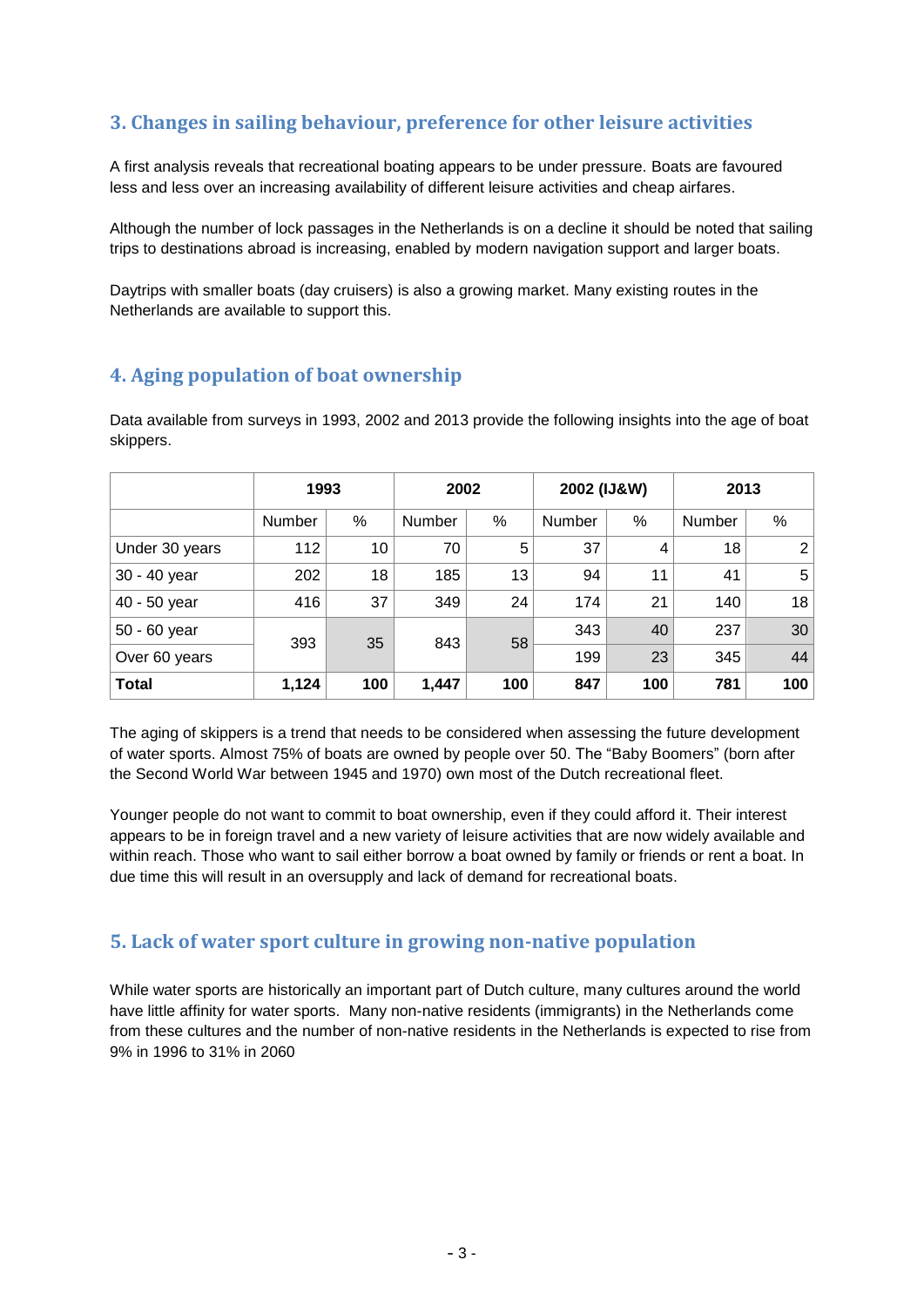# **6. Demographic scenarios all point to little to no population growth beyond 2030**

Demographic projections in the Netherlands predict limited growth of the population up to 2030 with two likely scenarios thereafter: a low-growth scenario projects a possible small shrinkage after 2030; and a high-growth scenario projects a small growth in population after 2030. In both scenarios the percentage of elderly people will increase (currently1 in 6 is over 65, in 2050 it is expected to be 1 in 4).

Over the past 35 years the number of school children has continually decreased. In the low-growth scenario this slight decrease will continue to take place.

## **7. Water sports scenarios project decreased number of boats through 2050**

There are about 500,000 boats in the Netherlands: 200,000 in the water in marinas, canals and at private or holiday homes; 200,000 stored on land and still used regularly; and 100,000 on land in barns, garages, etc. that are not used anymore (mainly surfboards, dinghies, canoes and so on).

No reliable data were available on the numbers of new boats sold, the second hand market, import and export of existing craft and disposal of End of Life Boats (ELBs).

For this project representatives of HISWA and the Dutch Yacht Brokers Association estimated the current market of yachts sales per year at:

- $\triangleright$  1200 new boats (berthed in water at marinas, moorings and private or holiday homes)
- $\geq$  2150 second hand boats sold that stay in the Netherlands
- $\geq$  650 second hand boats that are exported and 50 imported
- $\geq$  500 ELBs to be disposed of per year.

Assuming people stop sailing at the age of 80, the long term effects of aging boat ownership on the boat fleet of the Netherlands are illustrated in the table below. Boats will have to be sold to new owners in the Netherlands, abroad or dismantled and demolished.

| Age boat<br>owners | <b>Born</b><br>between | Age boat owners [%] |      | Number of<br>boats in | <b>Generations quit sailing</b> |                 |              |                 |
|--------------------|------------------------|---------------------|------|-----------------------|---------------------------------|-----------------|--------------|-----------------|
|                    |                        | 2002                | 2015 | 2015                  | $-2025$<br>2015                 | $-2035$<br>2025 | 2045<br>2035 | $-2055$<br>2045 |
| Under 30 yr.       | 1985 - 1995            | 4%                  | 2%   | 3,950                 |                                 |                 |              |                 |
| 30 - 40 year       | 1975 - 1985            | 11%                 | 5%   | 9,875                 |                                 |                 |              |                 |
| 40 - 50 year       | 1965 - 1975            | 21%                 | 18%  | 35,550                |                                 |                 |              | quits           |
| 50 - 60 year       | 1955 - 1965            | 40%                 | 30%  | 59,250                |                                 |                 | quits        |                 |
| 60-70 year         | 1945 - 1955            | 16%                 | 30%  | 59,250                |                                 | quits           |              |                 |
| 70 - 80 year       | 1935 - 1945            | 8%                  | 15%  | 29,625                | quits                           |                 |              |                 |
| Over 80 yr.        |                        | 0%                  | 0%   | 0                     |                                 |                 |              |                 |
|                    |                        | 100%<br>100%        |      | 197.500               |                                 |                 |              |                 |